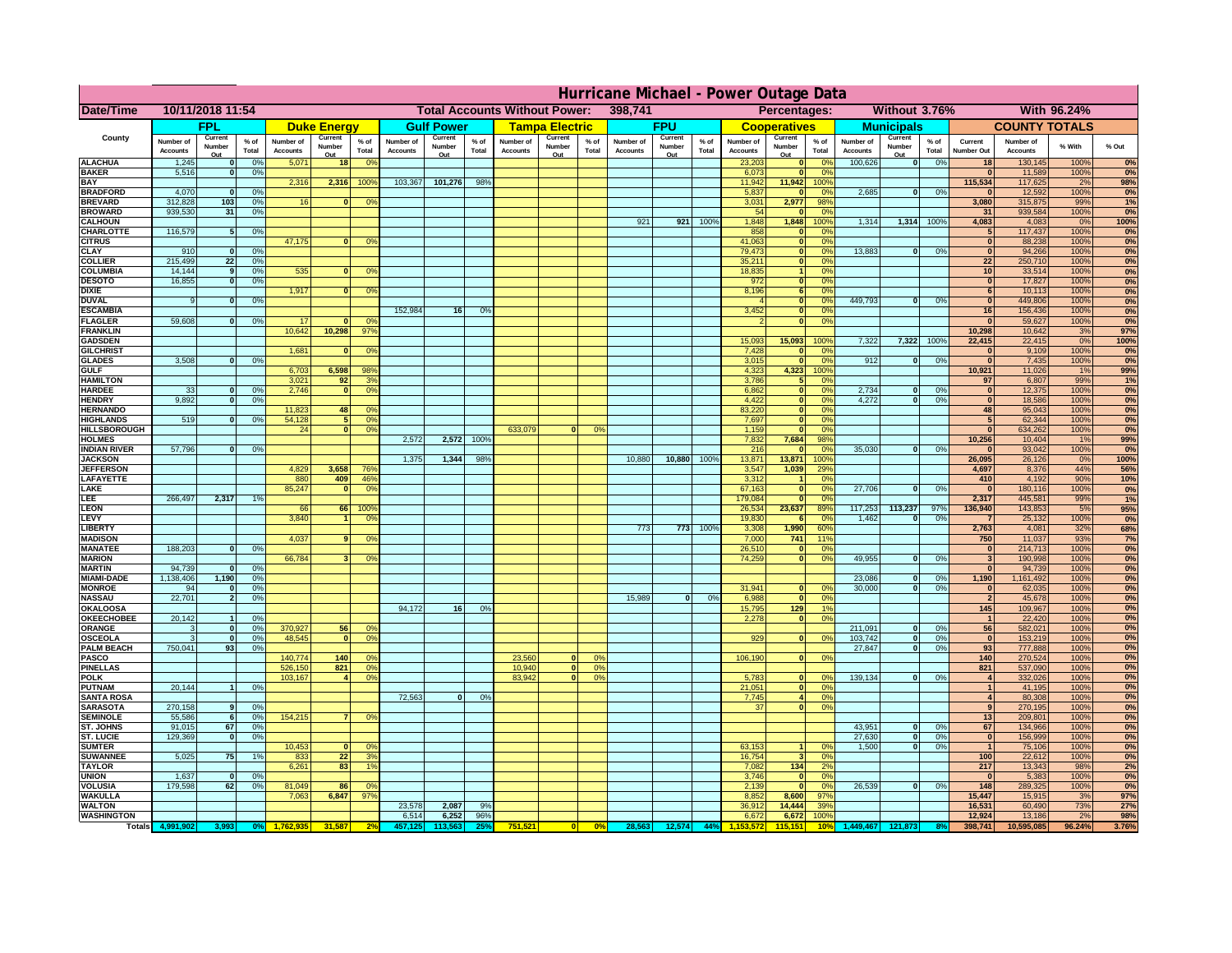# 10/11/2018 11:54 AM Tropical Storm Michael

| <b>Power Provider</b>                      | <b>County</b>     | <b>Number of Customers</b> | <b>Current Number Out</b> | <b>Outage Percentage</b> | <b>Estimated Restore Time</b> |
|--------------------------------------------|-------------------|----------------------------|---------------------------|--------------------------|-------------------------------|
| City of Tallahassee                        | <b>LEON</b>       | 117,253                    | 113,237                   | 96.57%                   | <b>TBD</b>                    |
| <b>Gulf Power Company</b>                  | BAY               | 103,367                    | 101,276                   | 97.98%                   | TBD                           |
| Talquin Electric Cooperative, Inc.         | <b>LEON</b>       |                            |                           |                          |                               |
|                                            |                   | 26,534                     | 23,637                    | 89.08%                   | >5 days                       |
| Talquin Electric Cooperative, Inc.         | GADSDEN           | 15,093                     | 15,093                    | 100.00%                  | >5 days                       |
| Choctawhatchee Electric Cooperative        | <b>WALTON</b>     | 36,812                     | 14,344                    | 38.97%                   | 72                            |
| West Florida Electric Cooperative, Inc.    | <b>JACKSON</b>    | 13,824                     | 13,824                    | 100.00%                  | >5 days                       |
| Gulf Coast Electric Cooperative, Inc.      | BAY               | 11,942                     | 11,942                    | 100.00%                  | >5 days                       |
| Florida Public Utilities Corporation       | <b>JACKSON</b>    | 10,880                     | 10,880                    | 100.00%                  | >72                           |
| Duke Energy                                | <b>FRANKLIN</b>   | 10,642                     | 10,298                    | 96.77%                   | TBD                           |
| Talquin Electric Cooperative, Inc.         | WAKULLA           | 8,852                      | 8,600                     | 97.15%                   | >5 days                       |
| West Florida Electric Cooperative, Inc.    | <b>HOLMES</b>     | 7,539                      | 7,539                     | 100.00%                  | >5 days                       |
| Duke Energy                                | WAKULLA           | 7,063                      | 6,847                     | 96.94%                   | TBD                           |
|                                            | <b>GULF</b>       | 6,703                      |                           | 98.43%                   | <b>TBD</b>                    |
| Duke Energy                                |                   |                            | 6,598                     |                          |                               |
| <b>Gulf Power Company</b>                  | WASHINGTON        | 6,514                      | 6,252                     | 95.98%                   | TBD                           |
| City of Quincy                             | <b>GADSDEN</b>    | 4,768                      | 4,768                     | 100.00%                  | <b>TBD</b>                    |
| Gulf Coast Electric Cooperative, Inc.      | <b>GULF</b>       | 4,323                      | 4,323                     | 100.00%                  | >5 days                       |
| West Florida Electric Cooperative, Inc.    | <b>WASHINGTON</b> | 4,235                      | 4,235                     | 100.00%                  | >5 days                       |
| Duke Energy                                | <b>JEFFERSON</b>  | 4,829                      | 3,658                     | 75.75%                   | TBD                           |
| West Florida Electric Cooperative, Inc.    | CALHOUN           | 2,977                      | 2,977                     | 100.00%                  | >5 days                       |
| <b>Gulf Power Company</b>                  | <b>HOLMES</b>     | 2,572                      | 2,572                     | 100.00%                  | TBD                           |
| Gulf Coast Electric Cooperative, Inc.      | <b>WASHINGTON</b> | 2,437                      | 2,437                     | 100.00%                  | >5 days                       |
| Florida Power and Light Company            | LEE               | 266,497                    | 2,317                     | 0.87%                    | TBD                           |
|                                            | BAY               |                            |                           |                          | <b>TBD</b>                    |
| <b>Duke Energy</b>                         |                   | 2,316                      | 2,316                     | 100.00%                  |                               |
| <b>Gulf Power Company</b>                  | <b>WALTON</b>     | 23,578                     | 2,087                     | 8.85%                    | TBD                           |
| Talquin Electric Cooperative, Inc.         | <b>LIBERTY</b>    | 3,308                      | 1,990                     | 60.16%                   | >5 days                       |
| Gulf Coast Electric Cooperative, Inc.      | CALHOUN           | 1,848                      | 1,848                     | 100.00%                  | >5 days                       |
| City of Havana                             | <b>GADSDEN</b>    | 1,391                      | 1,391                     | 100.00%                  | <b>TBD</b>                    |
| <b>Gulf Power Company</b>                  | <b>JACKSON</b>    | 1,375                      | 1,344                     | 97.75%                   | <b>TBD</b>                    |
| City of Blountstown                        | CALHOUN           | 1,314                      | 1,314                     | 100.00%                  | <b>TBD</b>                    |
| Florida Power and Light Company            | MIAMI-DADE        | 1,138,406                  | 1,190                     | 0.10%                    | TBD                           |
| Chattahoochee Electric                     | <b>GADSDEN</b>    | 1,163                      | 1,163                     | 100.00%                  | <b>TBD</b>                    |
| Tri-County Electric Cooperative            | <b>JEFFERSON</b>  | 3,547                      | 1,039                     | 29.29%                   | 48                            |
|                                            |                   |                            |                           |                          |                               |
| Florida Public Utilities Corporation       | CALHOUN           | 921                        | 921                       | 100.00%                  | $>72$                         |
| <b>Duke Energy</b>                         | PINELLAS          | 526,150                    | 821                       | 0.16%                    | TBD                           |
| Florida Public Utilities Corporation       | <b>LIBERTY</b>    | 773                        | 773                       | 100.00%                  | $>72$                         |
| Tri-County Electric Cooperative            | <b>MADISON</b>    | 7,000                      | 741                       | 10.59%                   | 48                            |
| <b>Duke Energy</b>                         | LAFAYETTE         | 880                        | 409                       | 46.48%                   | <b>TBD</b>                    |
| Choctawhatchee Electric Cooperative        | <b>HOLMES</b>     | 293                        | 145                       | 49.49%                   | 24                            |
| <b>Duke Energy</b>                         | PASCO             | 140,774                    | 140                       | 0.10%                    | <b>TBD</b>                    |
| Tri-County Electric Cooperative            | <b>TAYLOR</b>     | 7,082                      | 134                       | 1.89%                    | 72                            |
| Choctawhatchee Electric Cooperative        | <b>OKALOOSA</b>   | 15,795                     | 129                       | 0.82%                    | 24                            |
| Florida Power and Light Company            | <b>BREVARD</b>    | 312,828                    | 103                       | 0.03%                    | TBD                           |
| Gulf Coast Electric Cooperative, Inc.      | <b>WALTON</b>     | 100                        | 100                       | 100.00%                  | >5 days                       |
|                                            |                   |                            |                           |                          |                               |
| Florida Power and Light Company            | PALM BEACH        | 750,041                    | 93                        | 0.01%                    | TBD                           |
| <b>Duke Energy</b>                         | <b>HAMILTON</b>   | 3,021                      | 92                        | 3.05%                    | <b>TBD</b>                    |
| Duke Energy                                | VOLUSIA           | 81,049                     | 86                        | 0.11%                    | TBD                           |
| <b>Duke Energy</b>                         | <b>TAYLOR</b>     | 6,261                      | 83                        | 1.33%                    | <b>TBD</b>                    |
| Florida Power and Light Company            | SUWANNEE          | 5,025                      | 75                        | 1.49%                    | TBD                           |
| Florida Power and Light Company            | ST. JOHNS         | 91,015                     | 67                        | 0.07%                    | <b>TBD</b>                    |
| Duke Energy                                | LEON              | 66                         | 66                        | 100.00%                  | TBD                           |
| Florida Power and Light Company            | <b>VOLUSIA</b>    | 179,598                    | 62                        | 0.03%                    | <b>TBD</b>                    |
| Duke Energy                                | ORANGE            | 370,927                    | 56                        | 0.02%                    | TBD                           |
| Duke Energy                                | <b>HERNANDO</b>   | 11,823                     | 48                        | 0.41%                    | <b>TBD</b>                    |
|                                            |                   | 47                         | 47                        |                          |                               |
| Gulf Coast Electric Cooperative, Inc.      | <b>JACKSON</b>    |                            |                           | 100.00%                  | >5 days                       |
| Florida Power and Light Company            | <b>BROWARD</b>    | 939,530                    | 31                        | 0.00%                    | TBD                           |
| Duke Energy                                | SUWANNEE          | 833                        | 22                        | 2.64%                    | TBD                           |
| Florida Power and Light Company            | <b>COLLIER</b>    | 215,499                    | 22                        | 0.01%                    | <b>TBD</b>                    |
| Duke Energy                                | <b>ALACHUA</b>    | 5,071                      | 18                        | 0.35%                    | TBD                           |
| <b>Gulf Power Company</b>                  | <b>ESCAMBIA</b>   | 152,984                    | 16                        | 0.01%                    | <b>TBD</b>                    |
| <b>Gulf Power Company</b>                  | <b>OKALOOSA</b>   | 94,172                     | 16                        | 0.02%                    | TBD                           |
| <b>Duke Energy</b>                         | <b>MADISON</b>    | 4,037                      | 9                         | 0.22%                    | <b>TBD</b>                    |
| Florida Power and Light Company            | COLUMBIA          | 14,144                     | 9                         | 0.06%                    | TBD                           |
| Florida Power and Light Company            | SARASOTA          | 270,158                    | 9                         | 0.00%                    | <b>TBD</b>                    |
|                                            |                   |                            |                           |                          |                               |
| Duke Energy                                | SEMINOLE          | 154,215                    | 7                         | 0.00%                    | TBD                           |
| Central Florida Electric Cooperative       | <b>DIXIE</b>      | 7,595                      | 6                         | 0.08%                    | $24$                          |
| Central Florida Electric Cooperative       | LEVY              | 17,513                     | 6                         | 0.03%                    | $24$                          |
| Florida Power and Light Company            | SEMINOLE          | 55,586                     | 6                         | 0.01%                    | <b>TBD</b>                    |
| Duke Energy                                | <b>HIGHLANDS</b>  | 54,128                     | 5                         | 0.01%                    | TBD                           |
| Florida Power and Light Company            | CHARLOTTE         | 116,579                    | 5                         | 0.00%                    | TBD                           |
| Suwannee Valley Electric Cooperative, Inc. | <b>HAMILTON</b>   | 3,786                      | 5                         | 0.13%                    | $24$                          |
| Choctawhatchee Electric Cooperative        | <b>SANTA ROSA</b> | 201                        | $\overline{\mathbf{4}}$   | 1.99%                    | 24                            |
| Duke Energy                                | <b>POLK</b>       | 103,167                    | 4                         | 0.00%                    | <b>TBD</b>                    |
| Duke Energy                                | <b>MARION</b>     | 66,784                     | $\overline{\mathbf{3}}$   | 0.00%                    | TBD                           |
|                                            |                   |                            |                           |                          |                               |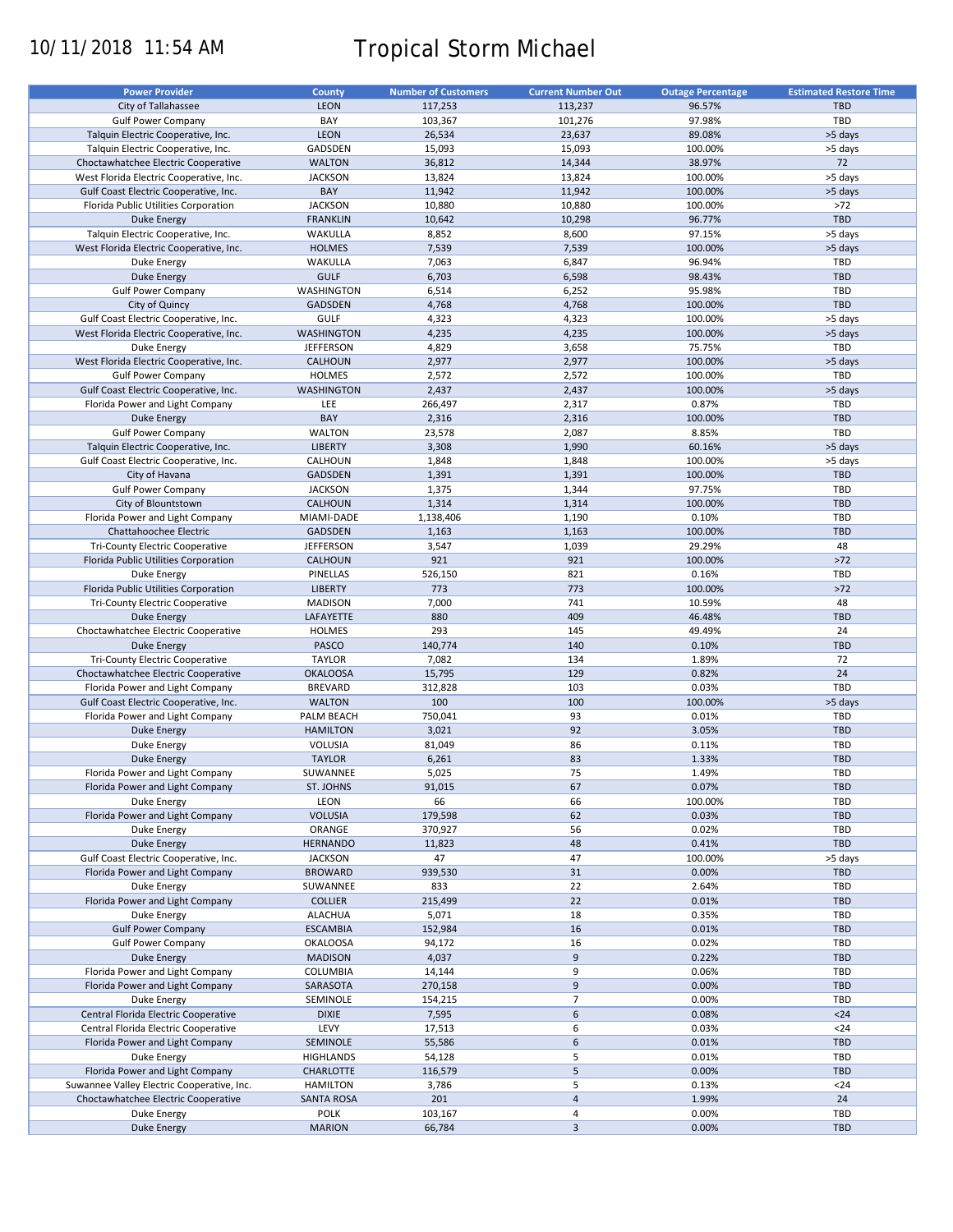# 10/11/2018 11:54 AM Tropical Storm Michael

| Suwannee Valley Electric Cooperative, Inc. | SUWANNEE            | 16,749                  | 3              | 0.02% | <b>TBD</b> |
|--------------------------------------------|---------------------|-------------------------|----------------|-------|------------|
| Florida Power and Light Company            | <b>NASSAU</b>       | 22,701                  | $\overline{2}$ | 0.01% | <b>TBD</b> |
|                                            |                     |                         |                |       |            |
| Duke Energy                                | LEVY                | 3,840                   | $\mathbf{1}$   | 0.03% | TBD        |
| Florida Power and Light Company            | OKEECHOBEE          | 20,142                  | $\mathbf{1}$   | 0.00% | <b>TBD</b> |
|                                            |                     |                         |                |       |            |
| Florida Power and Light Company            | PUTNAM              | 20,144                  | $\mathbf{1}$   | 0.00% | TBD        |
| Sumter Electric Cooperative, Inc.          | <b>SUMTER</b>       | 62,229                  | $\mathbf{1}$   | 0.00% | <b>TBD</b> |
|                                            |                     |                         |                |       |            |
| Suwannee Valley Electric Cooperative, Inc. | COLUMBIA            | 1,913                   | $1\,$          | 0.05% | $24$       |
| Suwannee Valley Electric Cooperative, Inc. | LAFAYETTE           | 3,252                   | $\mathbf{1}$   | 0.03% | $24$       |
|                                            |                     |                         |                |       |            |
| Central Florida Electric Cooperative       | <b>ALACHUA</b>      | 875                     | 0              | 0.00% | TBD        |
| Central Florida Electric Cooperative       | <b>GILCHRIST</b>    | 7,424                   | $\pmb{0}$      | 0.00% | <b>TBD</b> |
| Central Florida Electric Cooperative       | LAFAYETTE           | 9                       | 0              | 0.00% | TBD        |
|                                            |                     |                         |                |       |            |
| Central Florida Electric Cooperative       | <b>MARION</b>       | $\overline{9}$          | $\pmb{0}$      | 0.00% | <b>TBD</b> |
| City of Alachua                            | <b>ALACHUA</b>      | 4,426                   | $\pmb{0}$      | 0.00% | TBD        |
|                                            |                     |                         |                |       |            |
| City of Bartow                             | <b>POLK</b>         | 11,790                  | $\mathbf 0$    | 0.00% | <b>TBD</b> |
| City of Bushnell                           | <b>SUMTER</b>       | 1,500                   | $\pmb{0}$      | 0.00% | TBD        |
|                                            |                     |                         |                |       |            |
| City of Clewiston                          | <b>HENDRY</b>       | 4,272                   | $\pmb{0}$      | 0.00% | <b>TBD</b> |
| City of Fort Meade                         | <b>POLK</b>         | 2,379                   | $\pmb{0}$      | 0.00% | TBD        |
|                                            | LAKE                |                         | $\pmb{0}$      |       | <b>TBD</b> |
| City of Leesburg                           |                     | 22,000                  |                | 0.00% |            |
| City of Moore Haven                        | <b>GLADES</b>       | 912                     | $\pmb{0}$      | 0.00% | TBD        |
| City of Mount Dora                         | LAKE                | 5,706                   | $\pmb{0}$      | 0.00% | TBD        |
|                                            |                     |                         |                |       |            |
| City of Newberry                           | <b>ALACHUA</b>      | 1,727                   | $\pmb{0}$      | 0.00% | TBD        |
| City of Starke                             | <b>BRADFORD</b>     | 2,685                   | $\pmb{0}$      | 0.00% | <b>TBD</b> |
|                                            |                     |                         |                |       |            |
| City of Vero Beach                         | <b>INDIAN RIVER</b> | 35,030                  | $\pmb{0}$      | 0.00% | TBD        |
| City of Wauchula                           | HARDEE              | 2,734                   | $\pmb{0}$      | 0.00% | <b>TBD</b> |
|                                            |                     |                         |                |       |            |
| City of Williston                          | LEVY                | 1,462                   | $\pmb{0}$      | 0.00% | <b>TBD</b> |
| City of Winter Park                        | ORANGE              | 13,941                  | $\pmb{0}$      | 0.00% | <b>TBD</b> |
|                                            |                     |                         |                |       |            |
| Clay Electric Cooperative                  | <b>ALACHUA</b>      | 22,328                  | $\pmb{0}$      | 0.00% | TBD        |
| Clay Electric Cooperative                  | <b>BAKER</b>        | 2,476                   | $\pmb{0}$      | 0.00% | <b>TBD</b> |
|                                            |                     |                         |                |       |            |
| Clay Electric Cooperative                  | <b>BRADFORD</b>     | 5,837                   | $\pmb{0}$      | 0.00% | TBD        |
| Clay Electric Cooperative                  | <b>CLAY</b>         | 79,473                  | $\mathbf 0$    | 0.00% | <b>TBD</b> |
|                                            |                     |                         |                |       |            |
| Clay Electric Cooperative                  | COLUMBIA            | 16,922                  | 0              | 0.00% | TBD        |
| Clay Electric Cooperative                  | <b>DUVAL</b>        | $\sqrt{4}$              | $\mathbf 0$    | 0.00% | <b>TBD</b> |
|                                            |                     |                         | $\pmb{0}$      |       |            |
| Clay Electric Cooperative                  | <b>FLAGLER</b>      | $\overline{2}$          |                | 0.00% | TBD        |
| Clay Electric Cooperative                  | <b>GILCHRIST</b>    | $\overline{4}$          | $\pmb{0}$      | 0.00% | <b>TBD</b> |
|                                            | LAKE                | 2,239                   | 0              | 0.00% | TBD        |
| Clay Electric Cooperative                  |                     |                         |                |       |            |
| Clay Electric Cooperative                  | LEVY                | 712                     | $\pmb{0}$      | 0.00% | <b>TBD</b> |
| Clay Electric Cooperative                  | <b>MARION</b>       | 16,301                  | $\pmb{0}$      | 0.00% | TBD        |
|                                            |                     |                         |                |       |            |
| Clay Electric Cooperative                  | PUTNAM              | 21,051                  | $\mathbf 0$    | 0.00% | <b>TBD</b> |
| Clay Electric Cooperative                  | SUWANNEE            | 5                       | $\pmb{0}$      | 0.00% | TBD        |
|                                            |                     |                         |                |       |            |
| Clay Electric Cooperative                  | <b>UNION</b>        | 3,746                   | $\pmb{0}$      | 0.00% | <b>TBD</b> |
| Clay Electric Cooperative                  | VOLUSIA             | 2,139                   | $\pmb{0}$      | 0.00% | TBD        |
|                                            |                     |                         |                |       |            |
| <b>Duke Energy</b>                         | <b>BREVARD</b>      | 16                      | $\pmb{0}$      | 0.00% | <b>TBD</b> |
| Duke Energy                                | <b>CITRUS</b>       | 47,175                  | $\pmb{0}$      | 0.00% | <b>TBD</b> |
|                                            |                     |                         |                |       |            |
| <b>Duke Energy</b>                         | <b>COLUMBIA</b>     | 535                     | $\pmb{0}$      | 0.00% | <b>TBD</b> |
| Duke Energy                                | <b>DIXIE</b>        | 1,917                   | $\pmb{0}$      | 0.00% | TBD        |
|                                            |                     | 17                      | $\mathbf 0$    | 0.00% | <b>TBD</b> |
| Duke Energy                                | <b>FLAGLER</b>      |                         |                |       |            |
| Duke Energy                                | <b>GILCHRIST</b>    | 1,681                   | $\pmb{0}$      | 0.00% | TBD        |
| <b>Duke Energy</b>                         | <b>HARDEE</b>       | 2,746                   | $\pmb{0}$      | 0.00% | <b>TBD</b> |
|                                            |                     |                         |                |       |            |
| Duke Energy                                | HILLSBOROUGH        | 24                      | 0              | 0.00% | TBD        |
| Duke Energy                                | LAKE                | 85,247                  | $\pmb{0}$      | 0.00% | <b>TBD</b> |
|                                            |                     |                         |                |       |            |
| Duke Energy                                | OSCEOLA             | 48,545                  | $\pmb{0}$      | 0.00% | TBD        |
| <b>Duke Energy</b>                         | <b>SUMTER</b>       | 10,453                  | $\pmb{0}$      | 0.00% | TBD        |
|                                            |                     |                         |                |       |            |
| Escambia River Electric Cooperative, Inc.  | <b>ESCAMBIA</b>     | 3,452                   | 0              | 0.00% | TBD        |
| Escambia River Electric Cooperative, Inc.  | <b>SANTA ROSA</b>   | 7,544                   | $\mathbf 0$    | 0.00% | <b>TBD</b> |
| Florida Keys Electric Cooperative          | <b>MONROE</b>       | 31,941                  | $\pmb{0}$      | 0.00% | TBD        |
|                                            |                     |                         |                |       |            |
| Florida Power and Light Company            | <b>ALACHUA</b>      | 1,245                   | $\mathbf 0$    | 0.00% | <b>TBD</b> |
| Florida Power and Light Company            | <b>BAKER</b>        | 5,516                   | 0              | 0.00% | TBD        |
|                                            |                     |                         |                |       |            |
| Florida Power and Light Company            | <b>BRADFORD</b>     | 4,070                   | $\pmb{0}$      | 0.00% | <b>TBD</b> |
| Florida Power and Light Company            | <b>CLAY</b>         | 910                     | 0              | 0.00% | TBD        |
|                                            |                     |                         |                |       |            |
| Florida Power and Light Company            | <b>DESOTO</b>       | 16,855                  | $\mathbf 0$    | 0.00% | <b>TBD</b> |
| Florida Power and Light Company            | <b>DUVAL</b>        | 9                       | $\pmb{0}$      | 0.00% | TBD        |
|                                            |                     |                         |                |       |            |
| Florida Power and Light Company            | <b>FLAGLER</b>      | 59,608                  | $\pmb{0}$      | 0.00% | <b>TBD</b> |
| Florida Power and Light Company            | <b>GLADES</b>       | 3,508                   | $\pmb{0}$      | 0.00% | TBD        |
| Florida Power and Light Company            | HARDEE              | 33                      | $\pmb{0}$      | 0.00% | <b>TBD</b> |
|                                            |                     |                         |                |       |            |
| Florida Power and Light Company            | <b>HENDRY</b>       | 9,892                   | $\pmb{0}$      | 0.00% | TBD        |
| Florida Power and Light Company            | <b>HIGHLANDS</b>    | 519                     | $\pmb{0}$      | 0.00% | <b>TBD</b> |
|                                            |                     |                         |                |       |            |
| Florida Power and Light Company            | <b>INDIAN RIVER</b> | 57,796                  | $\pmb{0}$      | 0.00% | TBD        |
| Florida Power and Light Company            | MANATEE             | 188,203                 | $\pmb{0}$      | 0.00% | TBD        |
|                                            |                     |                         |                |       |            |
| Florida Power and Light Company            | <b>MARTIN</b>       | 94,739                  | $\pmb{0}$      | 0.00% | <b>TBD</b> |
| Florida Power and Light Company            | <b>MONROE</b>       | 94                      | $\pmb{0}$      | 0.00% | <b>TBD</b> |
|                                            |                     |                         |                |       |            |
| Florida Power and Light Company            | ORANGE              | 3                       | $\pmb{0}$      | 0.00% | <b>TBD</b> |
| Florida Power and Light Company            | <b>OSCEOLA</b>      | $\overline{\mathbf{3}}$ | $\pmb{0}$      | 0.00% | TBD        |
| Florida Power and Light Company            | ST. LUCIE           | 129,369                 | $\pmb{0}$      | 0.00% | TBD        |
|                                            |                     |                         |                |       |            |
| Florida Power and Light Company            | <b>UNION</b>        | 1,637                   | $\pmb{0}$      | 0.00% | TBD        |